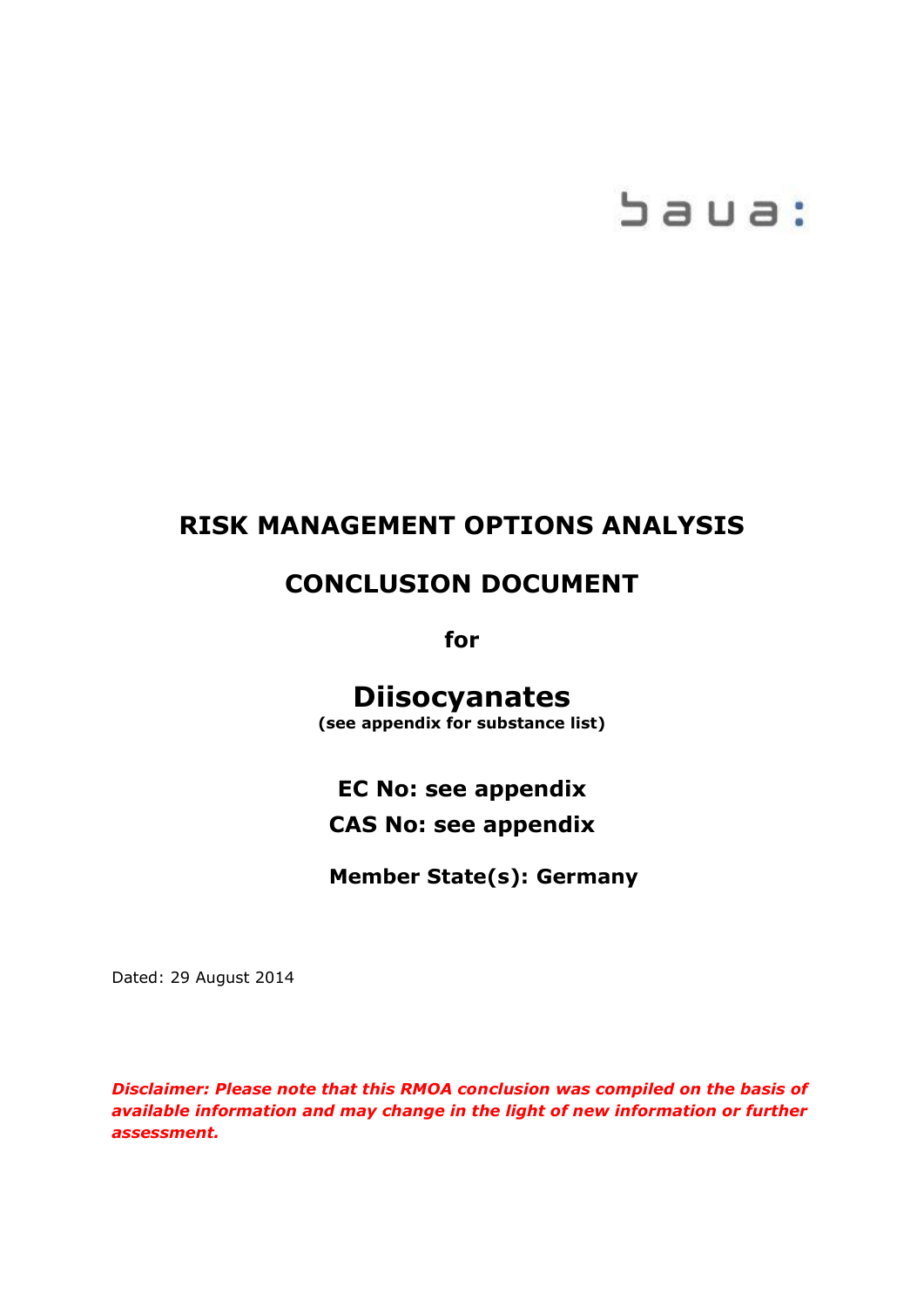# **1. OVERVIEW OF OTHER REGULATORY PROCESSES / EU LEGISLATION**

Annex XVII of EC 1907/2006, Entry 56: Restriction for Methylenediisocyanate (MDI) in certain consumer products (valid since 27.12.2010)

European Commission: European Union Risk Assessment Report methylenediphenyl diisocyanate (MDI). (2005)

| Table 1: National Occupational Limit Values (OEL) for some diisocyanates |  |  |
|--------------------------------------------------------------------------|--|--|
| (8h Time weighted average):                                              |  |  |

| on muc weighted average/r |                                   |                                                      |                  |
|---------------------------|-----------------------------------|------------------------------------------------------|------------------|
| Substance                 | CAS Nr                            | Member State                                         | Value $(mg/m^3)$ |
| MDI (various isomers)     | $101 - 68 - 8$<br>(and others)    | Germany/Denmark/<br>Belgium/ Spain                   | 0,05             |
|                           |                                   | Denmark                                              | 0,05             |
|                           |                                   | France/Austria                                       | 0,1              |
|                           |                                   | <b>UK</b>                                            | 0,02             |
| TDI (isomer mixture)      | 26471-62-5<br>(and other isomers) | Germany/Denmark/<br>Belgium                          | 0,035            |
| <b>HDI</b>                | 822-06-0                          | Germany France /<br>Switzerland/<br>Denmark/ Belgium | 0,035            |
| <b>NDI</b>                | 3137-72-6                         | Germany/ Denmark                                     | 0,05             |
|                           |                                   | Switzerland                                          | 0,09             |
| <b>IPDI</b>               | 4098-71-9                         | Germany                                              | 0,046            |
|                           |                                   | France/ Switzerland                                  | 0,06             |
|                           |                                   | Sweden/ Denmark/<br>Belgium                          | 0,05             |

# **2. CONCLUSION OF RMOA**

This conclusion is based on the REACH and CLP data as well as other available relevant information taking into account the SVHC Roadmap to 2020, where appropriate.

| <b>Conclusions</b>                               | <b>Tick</b><br>box |
|--------------------------------------------------|--------------------|
| Need for follow up regulatory action at EU level | х                  |
| Harmonised classification and labelling          |                    |
| Identification as SVHC (authorisation)           |                    |
| Restrictions                                     | χ                  |
| Other EU-wide measures                           |                    |
| No need for regulatory follow-up action          |                    |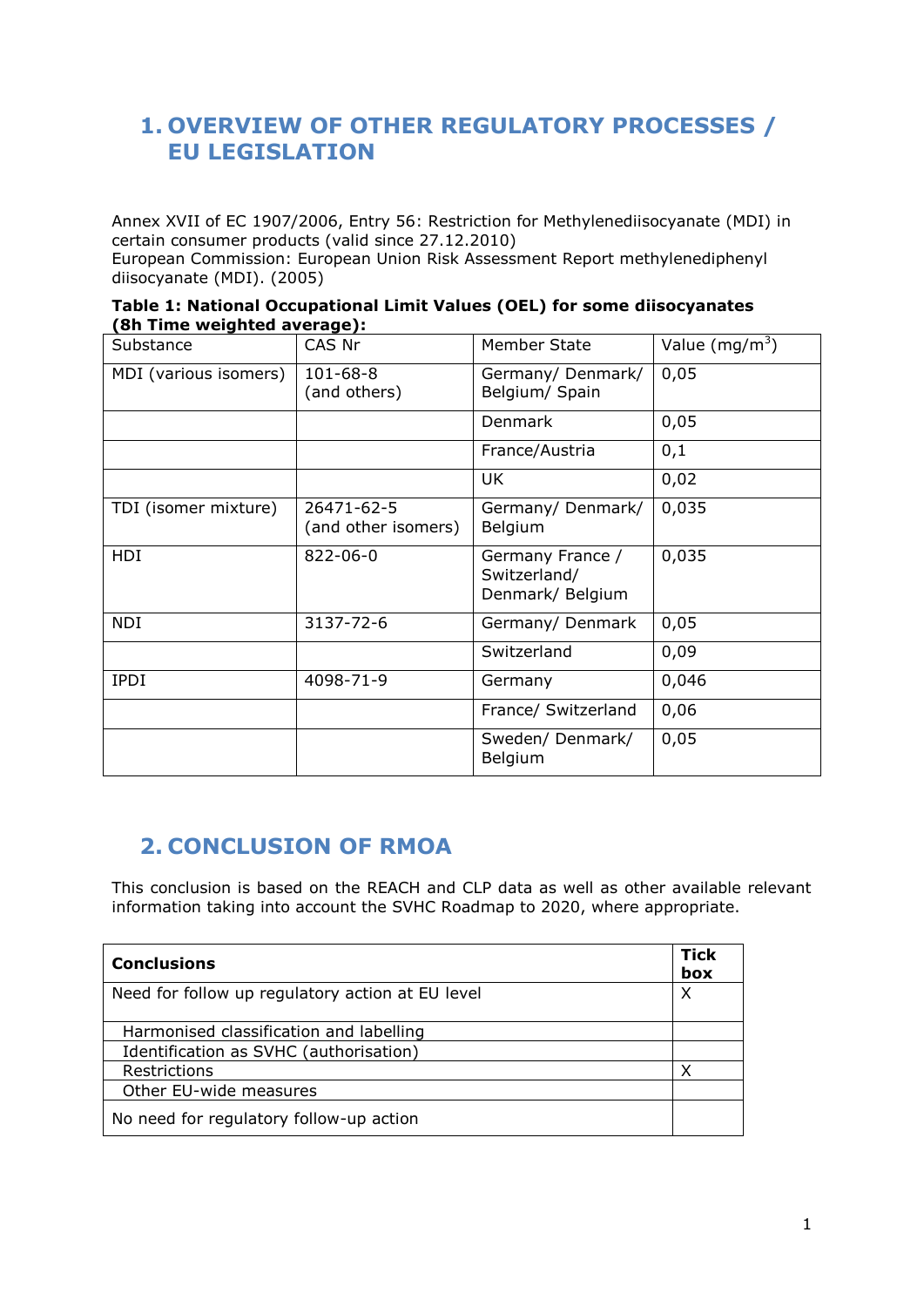## **3. FOLLOW-UP OF REGULATORY RISK MANAGEMENT ACTION AT EU LEVEL**

#### **3.1 Need for follow-up regulatory action at EU level**

#### **3.1.1 Harmonised classification and labelling**

#### **3.1.2 Identification as a substance of very high concern, SVHC (first step towards authorisation)**

#### **3.1.3 Restriction**

Considering all aspects from internal discussions but also with other MS and industry representatives the aMSCA has come to the conclusion that the most effective risk management option would be to integrate a certification scheme defining minimum handling conditions into a REACH restriction. This option should be investigated further to see if it is workable, even if currently details are still unclear.

The envisaged restriction would prohibit the use of substances which contain more than 0.1wt% of free diisocyanate (of whatever kind), unless a company can prove convincingly that they have an internal system in place that ensures the procedures to handle diisocyanates are strictly followed. This should also include conditions that cover health risks to bystanders (e.g. building occupants), especially from spray foam applications. Compliance to such a system should be shown by participation in a certification scheme that requires maintaining a minimum of certain use conditions.

This would have the advantage that all diisocyanates (aromatic, aliphatic, prepolymers with free diisocyanate) can be covered with one regulatory measure and a minimum level of common handling standards is defined for all of Europe.

If in the end this option would prove to be not viable, it would still be possible to initiate a SVHC/Authorisation procedure instead.

Health risks for consumers are not influenced by the proposed restriction. These risks and the related risk management options should be analysed separately considering the results of activities of other Member States and of the ongoing substance evaluation for MDI by Estonia.

**3.1.4 Other Union-wide regulatory risk management measures** 

#### **4. CURRENTLY NO FOLLOW-UP FORESEEN AT EU LEVEL**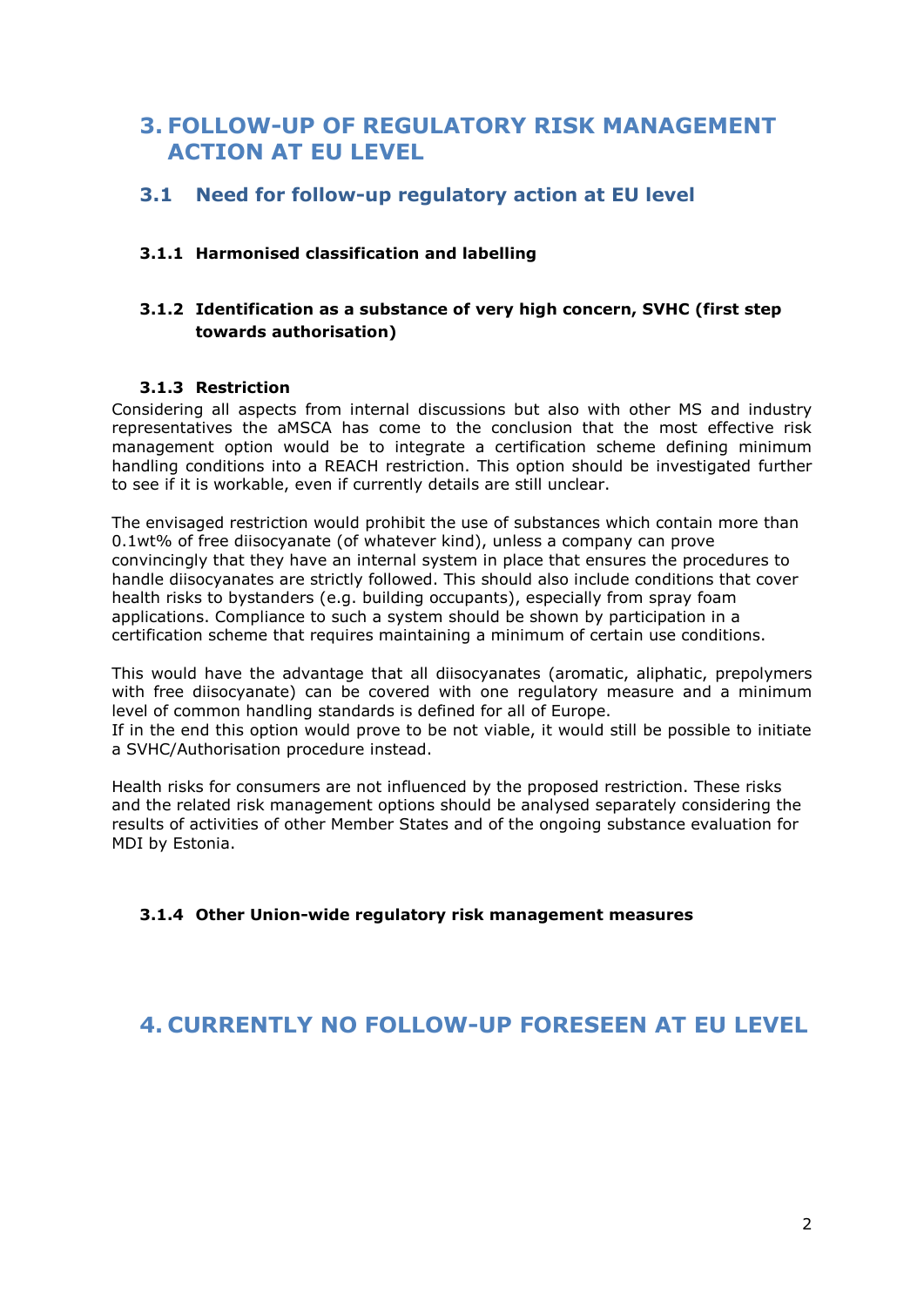## **5. TENTATIVE PLAN FOR FOLLOW-UP ACTIONS IF NECESSARY**

Indication of a tentative plan is not a formal commitment by the authority. A formal commitment to prepare a REACH Annex XV dossier (SVHC, restrictions) and/or CLP Annex VI dossier shall be made via the Registry of Intentions.

| <b>Follow-up action</b>                                                   | Date for intention | Actor |
|---------------------------------------------------------------------------|--------------------|-------|
| Data collection and<br>preparation of Annex XV<br>Dossier for restriction | Beginning of 2016  | aMSCA |
|                                                                           |                    |       |